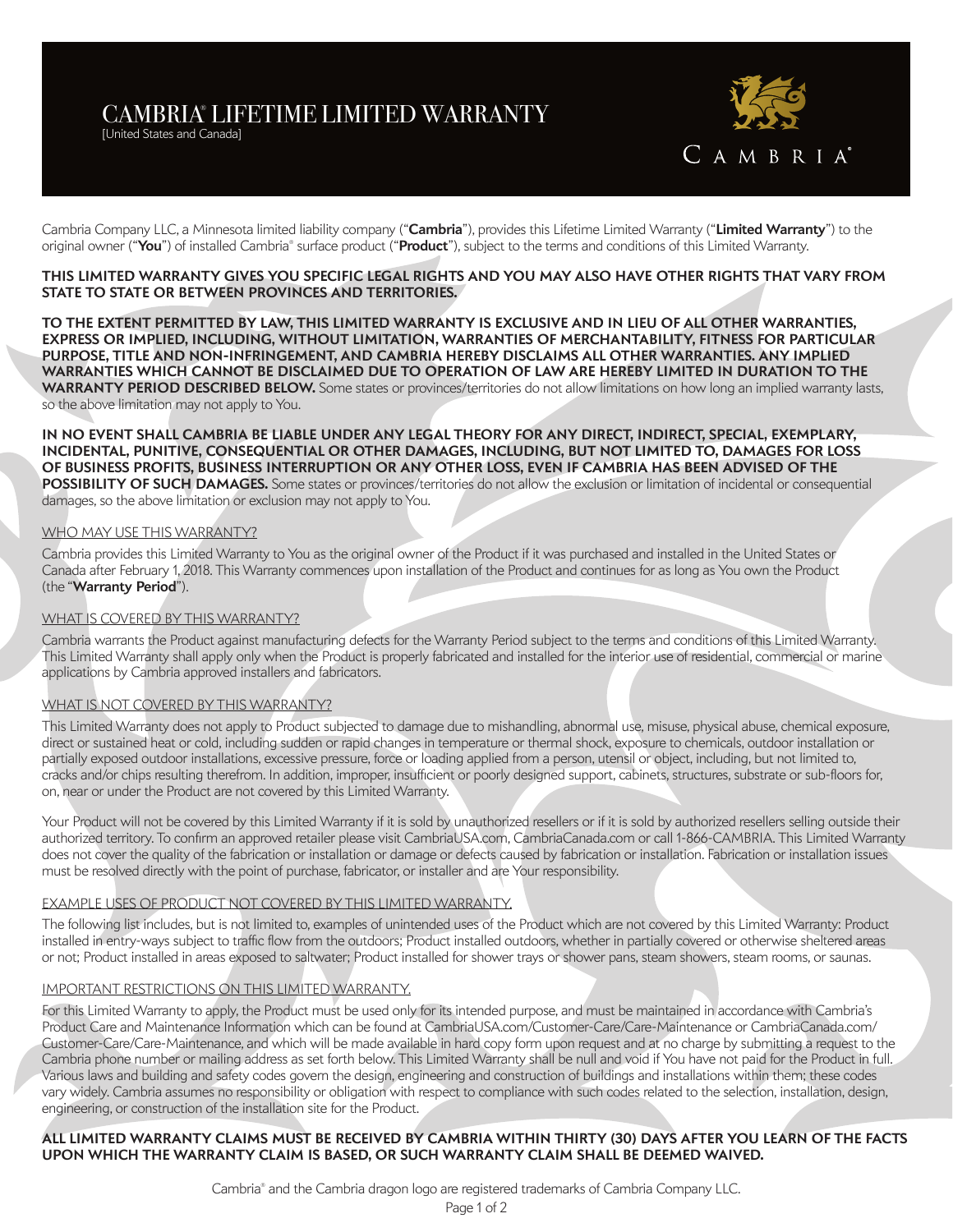# CAMBRIA® LIFETIME LIMITED WARRANTY

[United States and Canada]



### YOUR RESPONSIBILITIES.

Although the Product is carefully inspected prior to shipping and delivery, it is Your responsibility to thoroughly inspect the Product when You receive it. The final inspection and approval of the Product, including after installation, is Your sole responsibility.

### WHAT ARE YOUR REMEDIES UNDER THIS LIMITED WARRANTY?

With respect to any Product with a manufacturing defect covered by this Limited Warranty, Cambria will, in Cambria's sole discretion, either (a) repair or replace such Product, or (b) refund the purchase price for such Product. Costs related to transportation, freight, tear-out, demolition in any form, disposal and reinstallation, fabrication, or associated costs beyond the cost of the Product or its replacement is not covered by this Limited Warranty.

### LIMITATION OF LIABILITY.

This Limited Warranty is the only warranty made by Cambria for the Product. No representative, dealer, employee, installer, or any other person is authorized to make, modify or change this Limited Warranty or make any other warranty, representation or promise on behalf of Cambria with respect to the Product. No term or condition other than those in this Limited Warranty and no agreement or understanding, whether oral or written, in any way purporting to modify or change this Limited Warranty shall be binding upon Cambria, unless made in writing and signed by the President and Chief Executive Officer of Cambria, Martin E. Davis.

## HOW TO OBTAIN WARRANTY SERVICE.

To make a claim or obtain service under this Limited Warranty, You must call Cambria Customer Care at 1-866-CAMBRIA (1-866-226-2742) or submit Your claim in writing to Cambria Company LLC, Attn: Warranty Services, 805 Enterprise Drive East, Suite 805A, Belle Plaine, Minnesota 56011.

Please include the following information:

- 1. Your name, address and telephone number;
- 2. Description of the Product for which the claim is made, including the design and thickness of the Product;
- 3. Date of purchase or date of installation, whichever is earlier;
- 4. Name of retailer, installer or fabricator from whom You purchased the Product; and
- 5. A description of the claim.

In order for Cambria to respond under this Limited Warranty, Cambria's authorized agents must be permitted sufficient time and opportunity to inspect the Product, evaluate and respond to Your claim.

### REGISTRATION.

To register Your Product, please complete the Product Registration Form at CambriaUSA.com/Customer-Care/Warranty (for Product purchased in the United States), CambriaCanada.com/Customer-Care/Warranty (for Product purchased in Canada) or by calling 1-866-CAMBRIA (1-866-226-2742). Failure to complete this registration form will not diminish Your warranty rights.

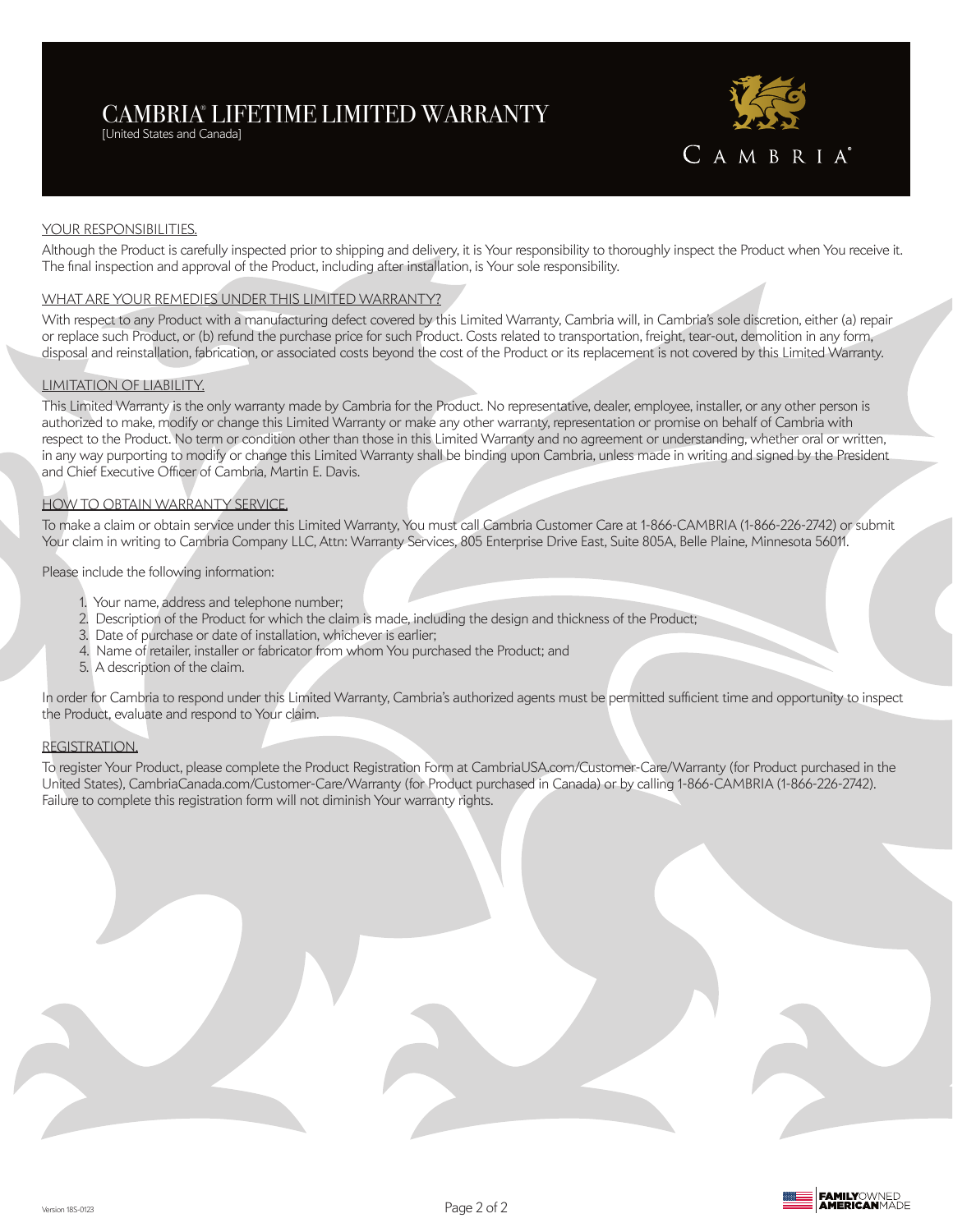# CAMBRIA<sup>®</sup> GARANTIE À VIE LIMITÉE

[États-Unis et Canada]



Cambria Company LLC, une société à responsabilité limitée du Minnesota (« **Cambria** »), accorde cette garantie à vie limitée (« **Garantie limitée** ») au propriétaire initial (« **Vous, Vos** ou **Votre** ») de tout produit de surface Cambria<sup>xo</sup> installé (« **Produit** »), sous réserve des modalités et des conditions énoncées aux présentes.

## **CETTE GARANTIE LIMITÉE VOUS ACCORDE DES DROITS JURIDIQUES SPÉCIFIQUES ET VOUS POURRIEZ AVOIR D'AUTRES DROITS D'UN ÉTAT À L'AUTRE OU SELON VOTRE PROVINCE OU TERRITOIRE.**

**LÀ OÙ LA LOI LE PERMET, CETTE GARANTIE LIMITÉE EST EXCLUSIVE ET REMPLACE TOUTES AUTRES GARANTIES, EXPRESSES OU IMPLICITES, Y COMPRIS MAIS NON DE FAÇON LIMITATIVE, LES GARANTIES DE QUALITÉ MARCHANDE, D'ADAPTATION À UN USAGE PARTICULIER, DE PROPRIÉTÉ ET DE D'ABSENCE DE CONTREFAÇON ET CAMBRIA, PAR LES PRÉSENTES, RENONCE À TOUTE AUTRE GARANTIE. TOUTES LES GARANTIES IMPLICITES NE POUVANT FAIRE L'OBJET D'UNE RENONCIATION PAR EFFET DE LA LOI SONT, PAR LES PRÉSENTES, LIMITÉES À LA DURÉE DE LA PÉRIODE DE GARANTIE DÉCRITE CI-DESSOUS.** Certains états ou territoires et provinces ne permettent pas de limiter la durée des garanties implicites et, par conséquent, la restriction ci-dessus pourrait ne pas s'appliquer à Vous.

**CAMBRIA NE SERA, EN AUCUN CAS, RESPONSABLE, SELON TOUTE THÉORIE JURIDIQUE, DE TOUS DOMMAGES DIRECTS, INDIRECTS, SPÉCIAUX, EXEMPLAIRES, ACCESSOIRES, PUNITIFS, CONSÉCUTIFS OU AUTRES, Y COMPRIS MAIS NON DE FAÇON LIMITATIVE, LES DOMMAGES POUR PERTES DE BÉNÉFICES COMMERCIAUX, PERTES D'EXPLOITATION OU TOUTE AUTRE PERTE, MÊME SI CAMBRIA A ÉTÉ AVISÉE DE LA POSSIBILITÉ DE TELS DOMMAGES.** Certains états ou territoires et provinces ne permettent pas d'exclure ou de limiter les dommages accessoires ou consécutifs et, par conséquent, la restriction ou limitation ci-dessus pourrait ne pas s'appliquer à Vous.

## QUI PEUT SE PRÉVALOIR DE CETTE GARANTIE?

Cambria Vous accorde cette Garantie limitée en tant que propriétaire initial du Produit s'il a été acheté et installé aux États-Unis ou au Canada après le 1 Février 2018. Cette Garantie limitée débute lors de l'installation du Produit et se poursuit tant et aussi longtemps que Vous êtes propriétaire du Produit (« **Période de garantie** »).

### CE QUI EST COUVERT PAR CETTE GARANTIE.

Durant la Période de garantie, Cambria garantit le Produit contre les défauts de fabrication, sous réserve des modalités et des conditions énoncées dans la présente Garantie limitée. La Garantie limitée ne s'appliquera au Produit que s'il est fabriqué et installé correctement par des installateurs et transformateurs approuvés par Cambria pour un usage intérieur aux fins d'applications résidentielles, commerciales ou marines.

### CE QUI N'EST PAS COUVERT PAR CETTE GARANTIE.

Cette Garantie limitée ne s'applique pas au Produit endommagé en raison d'une mauvaise manipulation, d'un usage anormal, d'une utilisation malveillante, d'un abus physique, d'une exposition à des produits chimiques, à une source de chaleur ou de froid direct ou soutenu, y compris des changements rapides ou soudains de température ou un choc thermique, par suite de son installation à l'extérieur ou dans un endroit extérieur partiellement exposé, de l'application de pression excessive, de force ou d'une charge par une personne, un outil ou un objet, y compris mais non de façon limitative, les fissures et ébréchures en résultant. De plus, ne sont pas couverts par cette Garantie limitée les supports, cabinets, structures, substrats ou planchers bruts inadéquats, insuffisants ou mal conçus à être utilisés avec le Produit, près du Produit ou en-dessous de celui-ci.

Votre Produit ne sera pas couvert par cette Garantie limitée s'il est vendu par des revendeurs non autorisés ou des revendeurs autorisés le vendant en dehors de leur territoire autorisé. Pour confirmer un revendeur approuvé, rendez-vous sur le site CambriaUSA.com, CambriaCanada.com ou appelez au 1-866-CAMBRIA. La Garantie limitée ne couvre ni la qualité de fabrication ni les dommages ou défauts résultant de la fabrication ou de l'installation. Les problèmes de fabrication ou d'installation doivent être réglés directement au point de vente, par le transformateur ou l'installateur, et Vous en êtes responsable.

### EXEMPLES D'USAGE DU PRODUIT QUI NE SONT PAS COUVERTS PAR CETTE GARANTIE LIMITÉE.

La liste suivante décrit, sans s'y limiter, des exemples d'usage du Produit qui ne sont pas prévus et qui ne sont pas couverts par cette Garantie limitée : Produit installé dans des entrées et sujet au trafic piétonnier de l'extérieur; Produit installé à l'extérieur, soit dans un lieu partiellement couvert ou dans une zone abritée ou non; Produit installé dans des endroits exposés à l'eau salée; Produit installé à titre de bac à douche ou dans les douches à vapeur, bains à vapeur ou saunas.